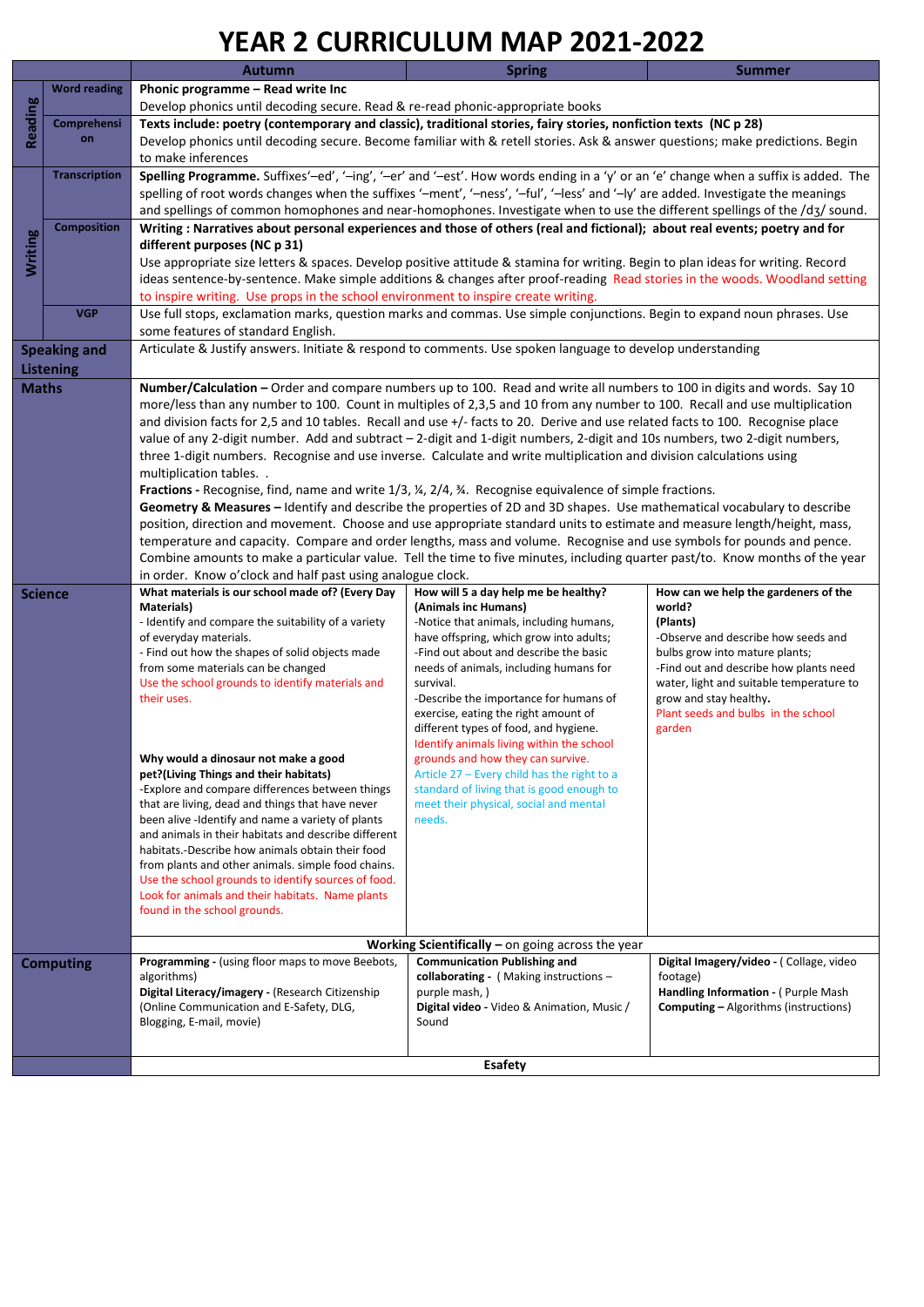| <b>History</b>        | What were the people<br>who lived in Escomb /<br><b>Bishop Auckland like</b><br>100 years ago?<br>: events beyond living<br>memory that are<br>significant nationally<br>and globally |                                                                                                                                                                                                                                                                                                                                                                  | <b>How has Nelson</b><br>Mandela helped<br>make the world a<br>better place?<br>: the lives of<br>significant<br>individuals from the<br>past who have<br>contributed to<br>national and<br>international<br>achievements<br>Article 2 - The<br>convention applies<br>to every child<br>without<br>discrimination,<br>whatever their<br>ethnicity, gender,<br>religion, language,<br>abilities or any<br>other status |                                                                                                                                                                                                                                                                                                                                                                                                                                                                                                                                                                                                                                | Why was Captain Cook very brave?<br>: the lives of significant individuals in<br>Britain's past who have contributed to<br>national achievements.<br>-identify continents and oceans |                                                                                                                                                                                                                  |
|-----------------------|---------------------------------------------------------------------------------------------------------------------------------------------------------------------------------------|------------------------------------------------------------------------------------------------------------------------------------------------------------------------------------------------------------------------------------------------------------------------------------------------------------------------------------------------------------------|-----------------------------------------------------------------------------------------------------------------------------------------------------------------------------------------------------------------------------------------------------------------------------------------------------------------------------------------------------------------------------------------------------------------------|--------------------------------------------------------------------------------------------------------------------------------------------------------------------------------------------------------------------------------------------------------------------------------------------------------------------------------------------------------------------------------------------------------------------------------------------------------------------------------------------------------------------------------------------------------------------------------------------------------------------------------|--------------------------------------------------------------------------------------------------------------------------------------------------------------------------------------|------------------------------------------------------------------------------------------------------------------------------------------------------------------------------------------------------------------|
| Geography             |                                                                                                                                                                                       | What would Horrid<br><b>Henry find exciting</b><br>about Bishop<br>Auckland?<br>-Use simple fieldwork<br>and observational skills<br>to study the geography<br>of their school and its<br>grounds and the<br>human and physical<br>features of its<br>surrounding<br>environment Use the<br>school and local area<br>for field work and<br>observational skills. |                                                                                                                                                                                                                                                                                                                                                                                                                       | Where would you<br>prefer to live<br><b>England or</b><br>Tanzania?<br>-Understand<br>geographical<br>similarities and<br>differences through<br>studying the human<br>and physical geog of<br>Escomb /Bishop<br>Auckland and a<br>contrasting non-<br>European country.<br>- Identify seasonal<br>and daily weather<br>patterns in U.K. and<br>compare to hot and<br>cold areas of the<br>world. Use the<br>school and local<br>area for field work<br>and observational<br>skills.<br>Article 31 - Every<br>child has the right to<br>relax, play and take<br>part in a wide range<br>of cultural and<br>artistic activities |                                                                                                                                                                                      | Why do you love<br>to be beside the<br>seaside?<br>- identify seasonal<br>and daily weather<br>patterns in the<br>United Kingdom -<br>human and<br>physical features of<br>a small area of the<br>United Kingdom |
| Design                | <b>Structures</b><br>-Baby Bear's Chair                                                                                                                                               |                                                                                                                                                                                                                                                                                                                                                                  | <b>Mechanisms</b>                                                                                                                                                                                                                                                                                                                                                                                                     |                                                                                                                                                                                                                                                                                                                                                                                                                                                                                                                                                                                                                                | <b>Textiles</b>                                                                                                                                                                      |                                                                                                                                                                                                                  |
| technology            |                                                                                                                                                                                       |                                                                                                                                                                                                                                                                                                                                                                  | -Making a moving monster                                                                                                                                                                                                                                                                                                                                                                                              |                                                                                                                                                                                                                                                                                                                                                                                                                                                                                                                                                                                                                                | -Puppets                                                                                                                                                                             |                                                                                                                                                                                                                  |
| <b>Art and Design</b> | <b>Art and Design skills</b><br>-Tone, weaving, manipulation of clay                                                                                                                  |                                                                                                                                                                                                                                                                                                                                                                  | <b>Formal element of art</b><br>-Pattern, texture, tone                                                                                                                                                                                                                                                                                                                                                               |                                                                                                                                                                                                                                                                                                                                                                                                                                                                                                                                                                                                                                | <b>Sculpture and mixed media</b><br>-Pop art, facial expressions                                                                                                                     |                                                                                                                                                                                                                  |
|                       |                                                                                                                                                                                       |                                                                                                                                                                                                                                                                                                                                                                  |                                                                                                                                                                                                                                                                                                                                                                                                                       |                                                                                                                                                                                                                                                                                                                                                                                                                                                                                                                                                                                                                                |                                                                                                                                                                                      |                                                                                                                                                                                                                  |
| Music                 | How does music help us to make<br>friends?<br><b>Exploring simple patterns</b>                                                                                                        |                                                                                                                                                                                                                                                                                                                                                                  | How does music make the world a<br>better place?<br>Exploring feelings through music                                                                                                                                                                                                                                                                                                                                  |                                                                                                                                                                                                                                                                                                                                                                                                                                                                                                                                                                                                                                | How does music make us happy?<br>Music that makes you dance                                                                                                                          |                                                                                                                                                                                                                  |
|                       | How does music teach us about the<br>past?<br>Focus on dynamics & tempo                                                                                                               |                                                                                                                                                                                                                                                                                                                                                                  | How does music help us to<br>understand our neighbourhood?<br>Inventing a musical story                                                                                                                                                                                                                                                                                                                               |                                                                                                                                                                                                                                                                                                                                                                                                                                                                                                                                                                                                                                |                                                                                                                                                                                      |                                                                                                                                                                                                                  |